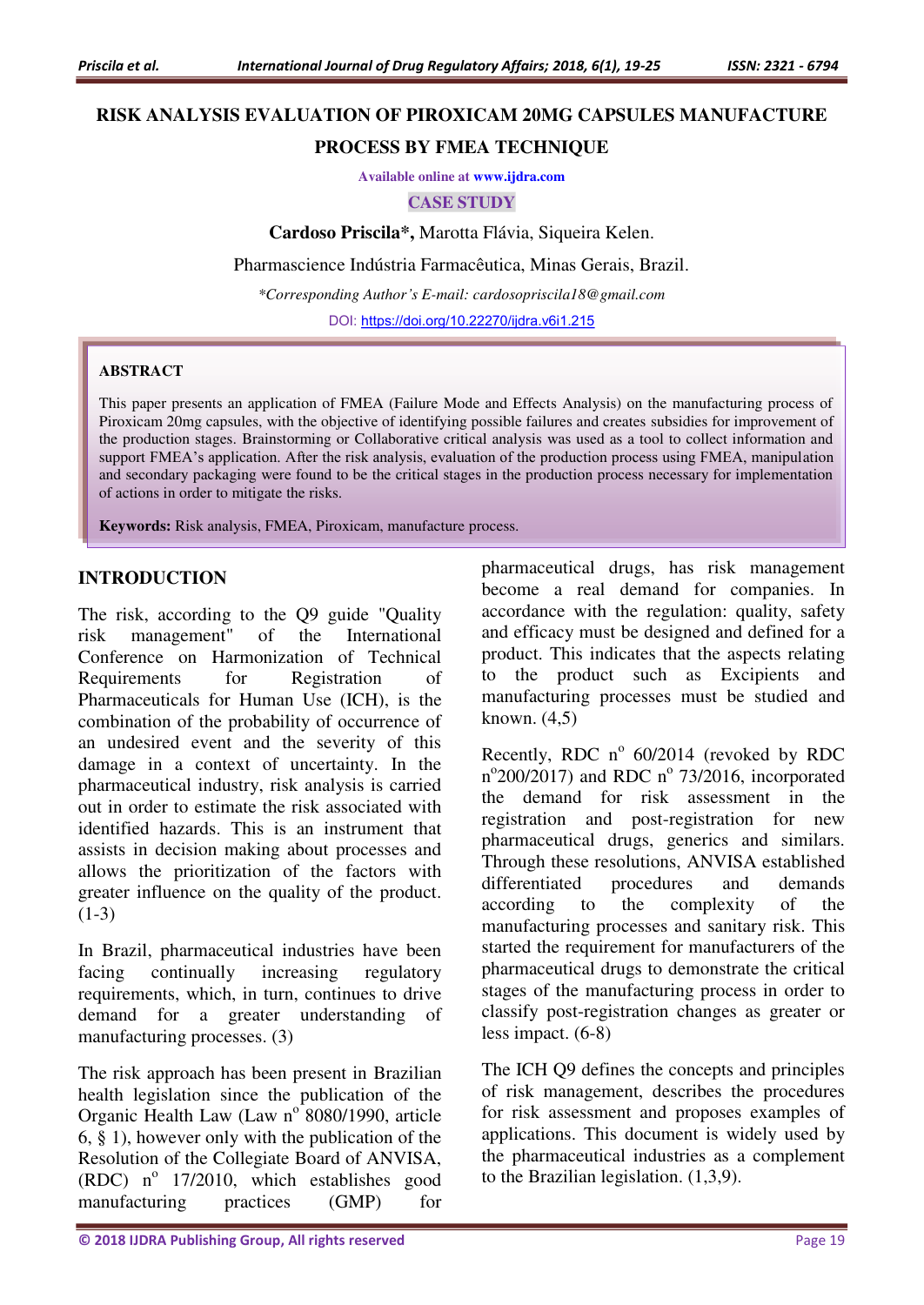Several methods and tools are available to evaluate and manage risks; all of these tools are based on a process of searching, recognizing and describing hazards. One of the most used quality tools in the pharmaceutical industry is the Failure Mode and Effects Analysis (FMEA).  $(1,10)$ 

FMEA is a methodology that aims to assess the risk of failure in processes and to identify the most important areas for improvements. FMEA is an essential element for quality planning in a company. It allows accurate detection of the potential failures of a company's processes and their respective occurrences and detection rates. (11-13)

The present study focused on applying FMEA to the manufacturing process of Piroxicam 20 mg capsules. The aim of this work was to recognize potential failures in the productive process, the critical points at which they may occur and identify the actions necessary to eliminate or reduce the possibility or occurrence of these failures.

# **MATERIAL AND METHODS**

Piroxicam is a non-steroidal anti-inflammatory drug, indicated for a variety of conditions that require anti-inflammatory and/or analgesic activity. (14) The product under study is Piroxicam 20 mg capsule. According to the Brazilian Pharmacopoeia 5th edition, the monograph of this product requires disintegration, determination of weight, identification, uniformity of unit doses, dissolution, purity tests (related substances), assay, total count microorganisms and research on pathogenic microorganisms as quality control tests. (15, 16)

## **Risk analysis – FMEA**

The Risk Analysis was performed using the FMEA, to ensure that all possible failures of the process were considered and analyzed. The aim of this approach is to eliminate identified failures before the start of production using recommended corrective actions.

For the evaluation of the risk analysis through FMEA, the risk priority number (RPN) was calculated by multiplying the occurrence, severity and detection for each point. The

occurrence, being an estimate of the probability of process failure due to one or several causes; severity, a reflection of the failure's gravity effect on the process; and the detection, an evaluation of the probability of the failure to be detected at the predicted control point.  $(13,16,17)$ 

The index of occurrence, severity and detection were assigned as established in table 1. The RPN was then calculated and classified as high, medium and low risk according to the score obtained, being the risk classification (1,11,18):

-Low (score 1 to 6): Tolerable. It does not need to implement corrective actions to reduce risk. -Medium (scores 8 and 9): Actions should be implemented to reduce the level of risk. -High (scores 10 to 27): Immediate actions must be implemented to reduce the level of risk.

To analyze the possible failures that may occur during the process, a discussion was conducted in a multidisciplinary group (Brainstorming) and the FMEA form was completed. For this purpose, the following steps were described: process stages and equipment (column 1 and 2 of the form); types of potential failures (column 3); effects of the failure (column 4); possible causes of the failure (column 5); current controls (column 6).

A process point was classified according to its degree of risk. They were considered critical points if they were evaluated with a medium or high risk and noncritical if the point were deemed with low risk. The process stage was considered critical if it contained at least one critical point.

# **Manufacturing process**

The capsule production process may be carried out by wet or dry handling for further encapsulation. For the Piroxicam product, the manufacturing process chosen was the dry process. This process consists of mixing different particles, in which the particles are arranged according to an interaction, forming a repetitive pattern taking into account the size of the particles and their distribution. (19)

The manufacturing process of Piroxicam 20 mg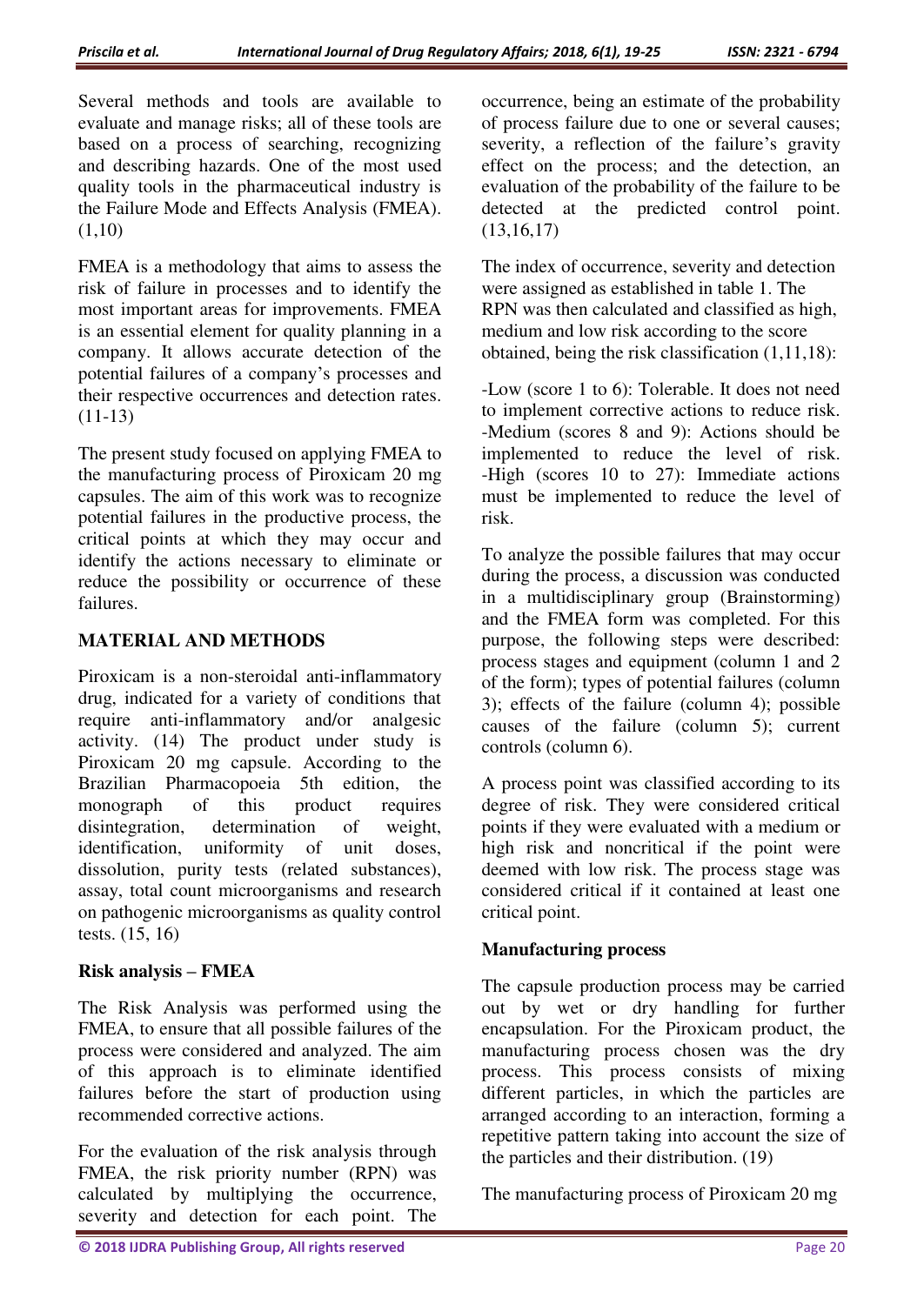capsule consists of several steps as described in figure 1.

**Table 1: Occurrence, severity and detection index** 

| <b>Index</b> | <b>Occurrence</b>                                                             | <b>Severity</b>                                                                                                                                                                                                                                                      | <b>Detection</b>                                                                                                             |  |  |  |  |
|--------------|-------------------------------------------------------------------------------|----------------------------------------------------------------------------------------------------------------------------------------------------------------------------------------------------------------------------------------------------------------------|------------------------------------------------------------------------------------------------------------------------------|--|--|--|--|
| Low          | The probability of<br>occurrence is very<br>low, remote.                      | The failure has low impact. They are<br>minor failures and do not affect the<br>product. They cause reduced process<br>performance and gradual emergence of<br>inefficiency. No impact on public health.                                                             | Easily<br>detectable.<br>Existing controls<br>detect the failure.                                                            |  |  |  |  |
| Medium       | The probability<br>of<br><i>is</i><br>occurrence<br>moderated,<br>occasional. | The impact of failure is serious. It can<br>affect the quality of the product or the<br>process by leaving them out of their The controls<br>specifications, but it is possible to correct<br>the error during the process.<br>No momentary impact on public health. | Moderately detectable.<br>can<br>identify the failure.                                                                       |  |  |  |  |
| High         | The probability of<br>occurrence is very<br>high.                             | The failure has a high impact. It directly<br>affects the quality of the product or the<br>process by leaving it out of its<br>specifications.<br>Has impact on public health.                                                                                       | Hardly detectable. It is<br>difficult<br>very<br>to<br>identify during<br>the<br>and/or there<br>process<br>are no controls. |  |  |  |  |



**Figure 1:** Flowchart of the manufacturing process of Piroxicam 20 mg capsule.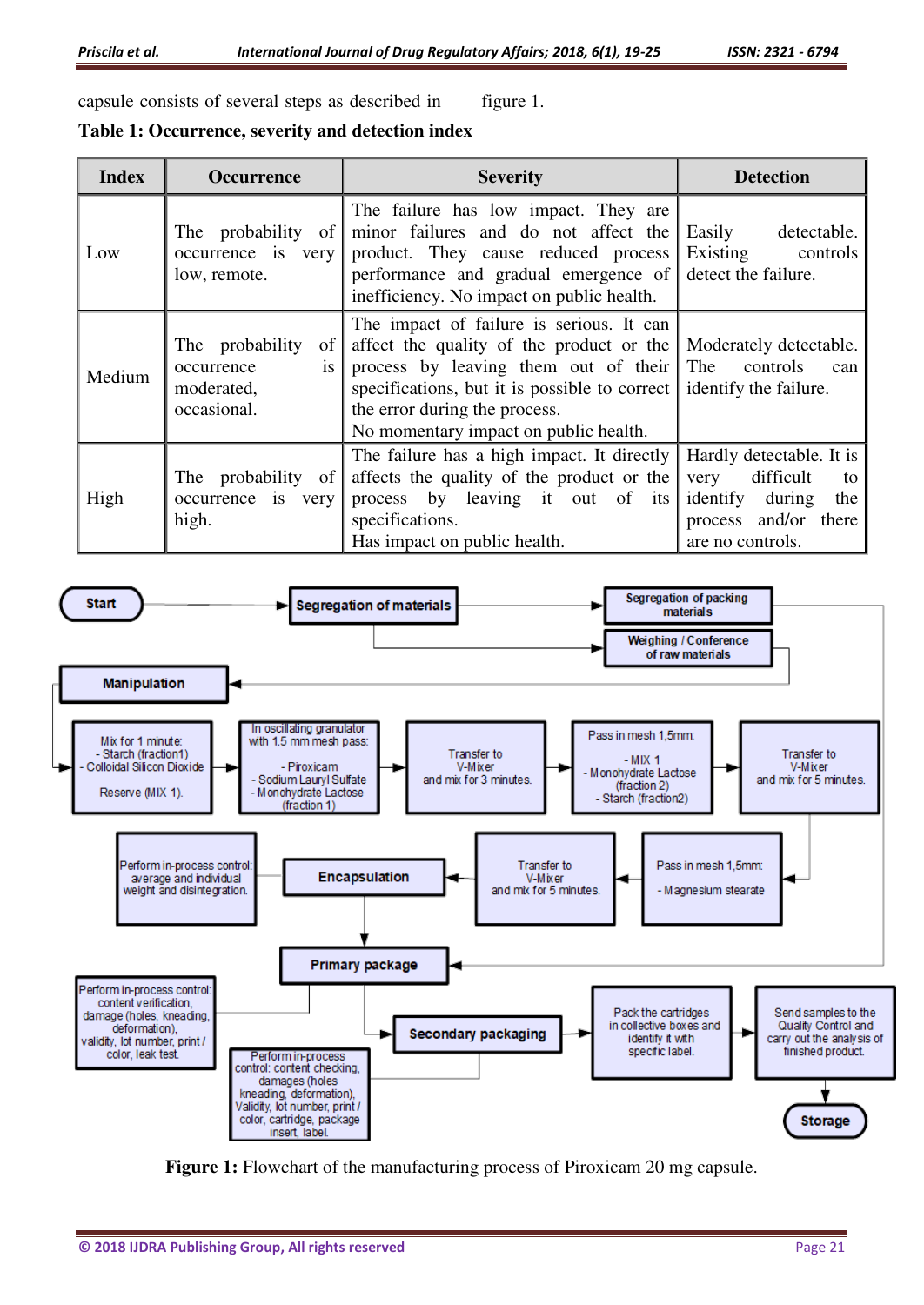# **RESULTS AND DISCUSSION**

In consonance with the process flow and the unit operations inherent to each stage,

the risk sources of the process were listed. Table 2 shows the study performed using FMEA.

# **Table 2: FMEA of Piroxicam 20 mg capsules production process**

| <b>Process</b><br>stages     | Equipment         | <b>Failure</b>                                                                                                          | <b>Effect</b>                                                                                                                                     | <b>Causes</b>                                                                                                                                   | <b>Controls</b>                                                                                                                                                                                                       | occurence      | severity       | detection      | <b>Nard</b> | risk        |
|------------------------------|-------------------|-------------------------------------------------------------------------------------------------------------------------|---------------------------------------------------------------------------------------------------------------------------------------------------|-------------------------------------------------------------------------------------------------------------------------------------------------|-----------------------------------------------------------------------------------------------------------------------------------------------------------------------------------------------------------------------|----------------|----------------|----------------|-------------|-------------|
| Weighing                     | Weight<br>balance | Weigh<br>different raw<br>material and /<br>or incorrect<br>quantity of the<br>requested in<br>the production<br>order. | * Incorrect<br>manipulation<br>of the product<br>* Process<br>change<br>* Physico-<br>chemical<br>alteration of<br>the product                    | * Wrong check<br>of Excipients<br>* Decalibrated<br>balance<br>* Non-<br>compliance<br>with<br>production<br>order<br>parameters                | * Double check<br>in the weighing<br>step<br>* Checking the<br>raw materials<br>before the<br>manipulation<br>stage<br>* Training<br>* Conference by<br>the Quality<br>Inspector<br>* Daily weight<br>balance's check | 1              | 3              | 1              | 3           | Low         |
| Manipulation                 | Granulator        | Use the mesh<br>with incorrect<br>granulometry.                                                                         | * Final mixing<br>without<br>uniformity<br>* Inadequate<br>drainage<br>* Weight<br>variation<br>* Density<br>variation                            | * Non-<br>compliance<br>with<br>production<br>order<br>parameters<br>* Inefficiency<br>of employee<br>training                                  | * Training<br>* Mesh mount<br>double check                                                                                                                                                                            | 1              | $\overline{2}$ | $\overline{2}$ | 4           | Low         |
|                              | V-Mixer           | Divergent<br>mixing time<br>from the<br>production<br>order                                                             | * Uniformity<br>outside the<br>specified<br>* Inadequate<br>lubrication,<br>with difficulty<br>in draining the<br>powder<br>* Weight<br>variation | * Non-<br>compliance<br>with<br>production<br>order<br>parameters<br>* Inefficiency<br>of employee<br>training<br>* Insufficient<br>mixing time | * Training                                                                                                                                                                                                            | $\overline{2}$ | $\overline{2}$ | 3              | 12          | <b>High</b> |
| Encapsulation   Encapsulator |                   | Unsatisfactory<br>powder flow.                                                                                          | * Weight<br>variation                                                                                                                             | * Improper<br>manipulation<br>* Non-<br>compliance<br>with<br>production<br>order<br>parameters                                                 | * Control in<br>process of<br>weight<br>* Training                                                                                                                                                                    | $\overline{2}$ | 3              | $\mathbf{1}$   | 6           | Low         |
|                              |                   | Inadequate<br>filling of<br>capsules.                                                                                   |                                                                                                                                                   | * Improper<br>manipulation<br>* Non-<br>compliance<br>with<br>production<br>order<br>parameters                                                 | * Control in<br>process of<br>weight<br>* Training                                                                                                                                                                    | $\overline{2}$ | 3              | 1              | 6           | Low         |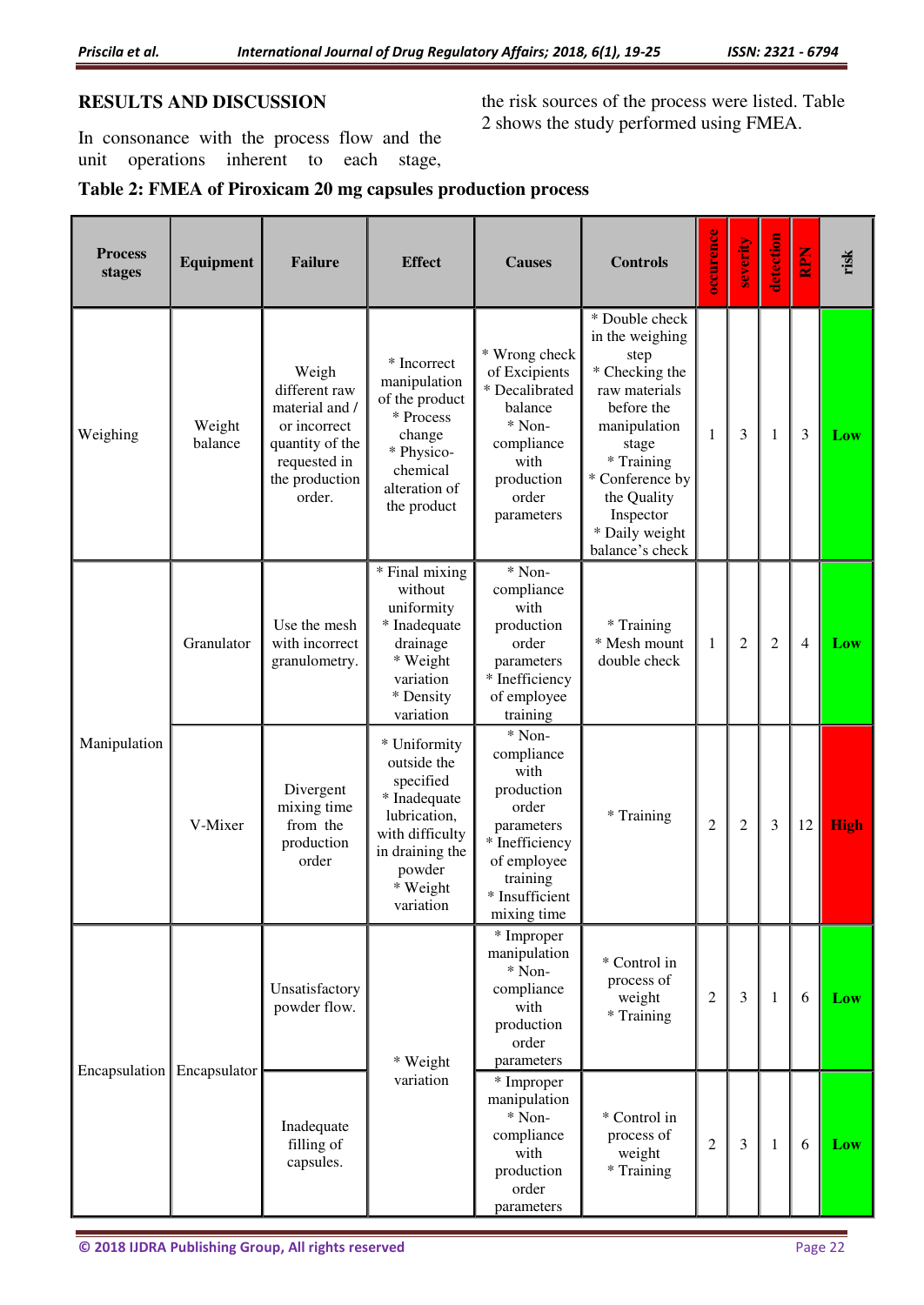|                        |                                        | Inadequate<br>fitting,<br>opening and<br>closing of<br>capsules. |                                                                                                                           | * Improper<br>manipulation<br>* Non-<br>compliance<br>with<br>production<br>order<br>parameters<br>* Inadequate<br>lubrication | * Control in<br>process of<br>weight and<br>disintegration<br>* Training                                                                                                                                                     | $\overline{c}$ | 3 | 1              | 6              | Low  |
|------------------------|----------------------------------------|------------------------------------------------------------------|---------------------------------------------------------------------------------------------------------------------------|--------------------------------------------------------------------------------------------------------------------------------|------------------------------------------------------------------------------------------------------------------------------------------------------------------------------------------------------------------------------|----------------|---|----------------|----------------|------|
| Primary<br>Packaging   | <b>Blister</b><br>packaging<br>machine | Incorrect<br>encoding<br>setting.                                | * Incorrect<br>expiration date<br>and batch<br>* Incorrect or<br>missing<br>information                                   | $*$ Non-<br>compliance<br>with<br>production<br>order<br>parameters<br>* Inefficiency<br>of employee<br>training               | * Process<br>control of blister<br>encoding<br>* Conference by<br>another<br>operator, quality<br>inspector or<br>controller<br>* Training<br>* Describe the<br>regulation of the<br>equipment in<br>the production<br>order | $\mathbf{1}$   | 3 | 1              | 3              | Low  |
|                        |                                        | Incorrect<br>setting of the<br>blister<br>packaging<br>machine.  | * Appearance<br>of the blister in<br>disagreement<br>(presence of<br>holes,<br>kneading or<br>deformation<br>and leakage) | * Non-<br>compliance<br>with<br>production<br>order<br>parameters<br>* Inefficiency<br>of employee<br>training                 | * In-process<br>control of<br>content<br>verification,<br>leak test and<br>print/colour of<br>the blister<br>* Training                                                                                                      | 1              | 3 | 1              | $\mathfrak{Z}$ | Low  |
|                        |                                        | Inefficiency in<br>manual<br>spreading of<br>capsules.           | * Blister<br>missing<br>capsule                                                                                           | * Non-<br>compliance<br>with<br>production<br>order<br>parameters<br>* Inefficiency<br>of employee<br>training                 | * In-process<br>control of<br>blister's content<br>* Training                                                                                                                                                                | $\overline{c}$ | 3 | 1              | 6              | Low  |
| Secondary<br>Packaging | Packing<br>machine                     | Incorrect<br>encoding<br>setting.                                | * Incorrect<br>expiration date<br>and batch<br>* Incorrect or<br>missing<br>information                                   | * Non-<br>compliance<br>with<br>production<br>order<br>parameters<br>* Inefficiency<br>of employee<br>training                 | * Double check<br>conference of<br>the coding<br>* In-process<br>control of<br>cartridge's<br>coding<br>* Training                                                                                                           | 1              | 3 | 1              | $\mathfrak{Z}$ | low  |
|                        |                                        | Incomplete<br>and damaged<br>cartridges.                         | * Cartridge<br>missing blister<br>and package<br>inserts<br>* Cartridge<br>crushed and<br>deformed.                       | * Non-<br>compliance<br>with<br>production<br>order<br>parameters<br>* Inefficiency<br>of employee<br>training                 | * In-process<br>control to verify<br>the content and<br>presence of<br>damage in the<br>cartridge<br>* Training                                                                                                              | 2              | 3 | $\overline{2}$ | 12             | high |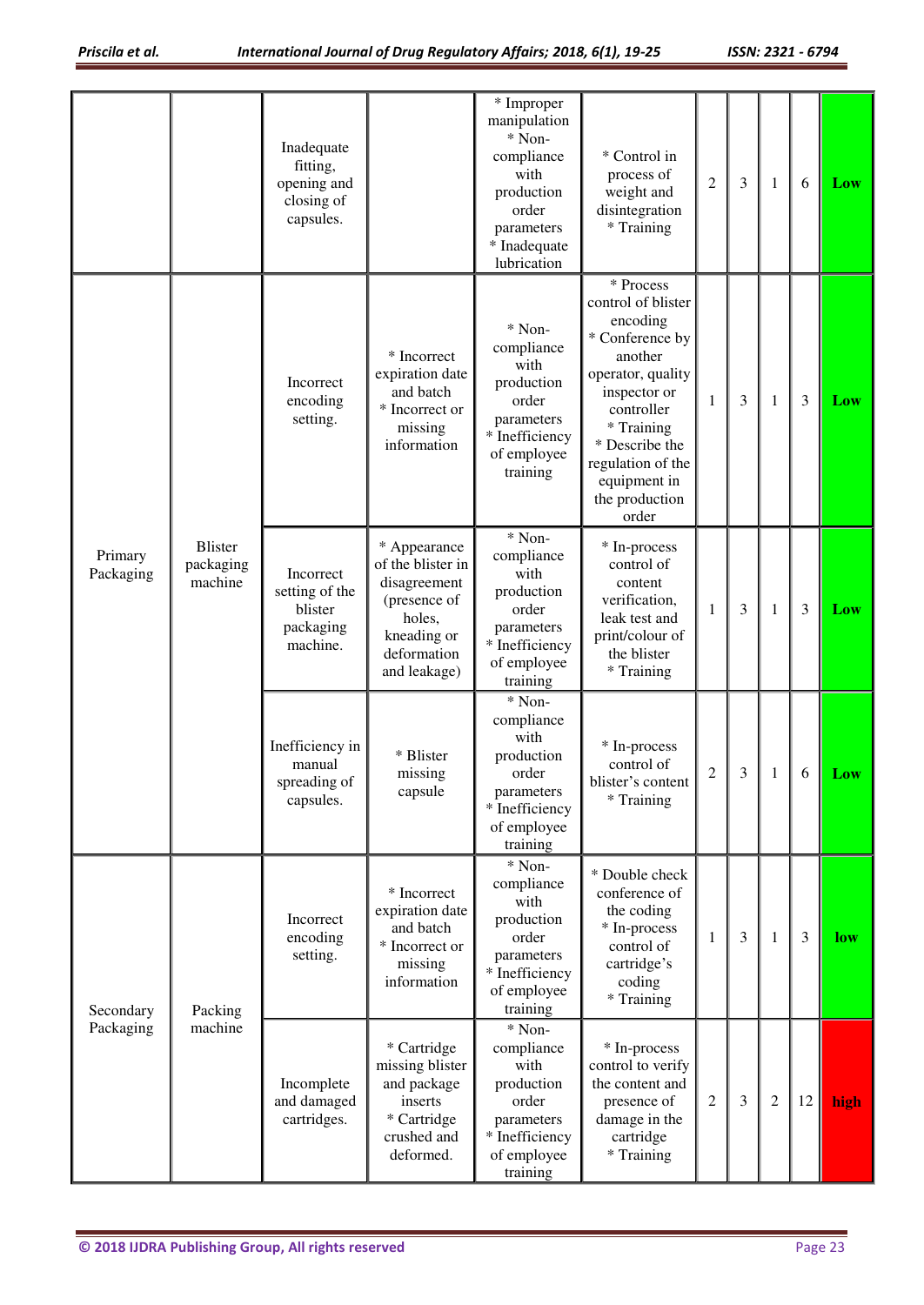For scoring purposes, during the evaluation of the risk analysis, it was defined that whenever the current control is performed only with employee training, the process detection will receive the maximum number of the score  $-3$ , since this control can't be quantified during the process.

Regarding the parameter severity, the score was considered high in almost all stages of the process, that is, the failure has a high impact which directly affects the quality of the product or leaves it out of its specifications.

To score the occurrence, it was noted that there is a correlation inversely proportional to the number of existing controls. The greater the number of controls for a given process step, the lower the likelihood of process failure, causing the reduction of the score.

After multiplying the points of the factors of occurrence, severity and detection of the manufacturing process of Piroxicam capsules, a low degree of risk was obtained for weighing, encapsulation and blister stages, considering that the RPN was equal to or lower than 6. However, for manipulation and blistering stages, RPN results were equal to 12 (high degree of risk), resulting in these stages being critical.

In order to reduce the criticality of the manipulation stage, it is suggested to include the conference of the mixing time scheduling of the equipment by another operator. This way, the occurrence will be reduced to 1 and the RPN will result in 6, changing the degree of risk to low.

In order to reduce the criticality of the blister stage, it is suggested to install an analytical balance at the end of the packaging line to verify the weight of the cartridge. If the cartridge is missing blister or has an incorrect blister quantity, it will be easier to detect the failure. This way, the occurrence will be reduced to 1, and the RPN will result in 6, changing the degree of risk to low.

From the obtained data, it can be affirmed that the Piroxicam capsule production process has two critical stages requiring the implementation of actions to reduce their degree of criticality.

After the implementation of the suggested actions in these critical stages, the possible risks will be mitigated, demonstrating safety and control of the evaluated production process.

# **CONCLUSION**

With the increase of regulatory rigor in the pharmaceutical industry the ability recognize failures of the manufacturing process and to propose actions which can eliminate or reduce the occurrence of failures, is fundamental for continuous improvement of the pharmaceutical manufacturing process.

The application of FMEA to evaluate the production process of medicines can predict nonconformities and promote constant improvements in the performed controls. Thus, it is necessary that the FMEA be carried out by a multidisciplinary team, with a broad knowledge of the process, in order to identify the greatest number of possible failures.

Through the risk analysis performed for the production process of Piroxicam 20mg capsules using FMEA, it was possible to detect failures that could occur during the process. With the obtained data, several actions were able to be proposed to reduce the criticality of the process and avoid rework.

# **DISCLAIMER**

The views and opinions expressed in this article are those of the authors and do not reflect or represent the views of the company the authors work for in any manner.

## **ACKNOWLEDGEMENT**

We take this opportunity to express deep sense of gratitude to IJDRA journal for publishing my article.

## **CONFILCT OF INTEREST**

The authors declare that there are no conflicts of interest.

## **REFERENCES**

1. ICH. Quality Risk Management Q9 [Internet]. ICH, 2005 Nov 09 [Cited 2018 Feb 01]. Available from: https://www.ich.org/fileadmin/Public\_Web\_Site/IC H\_Products/Guidelines/Quality/Q9/Step4/Q9\_Guide line.pdf